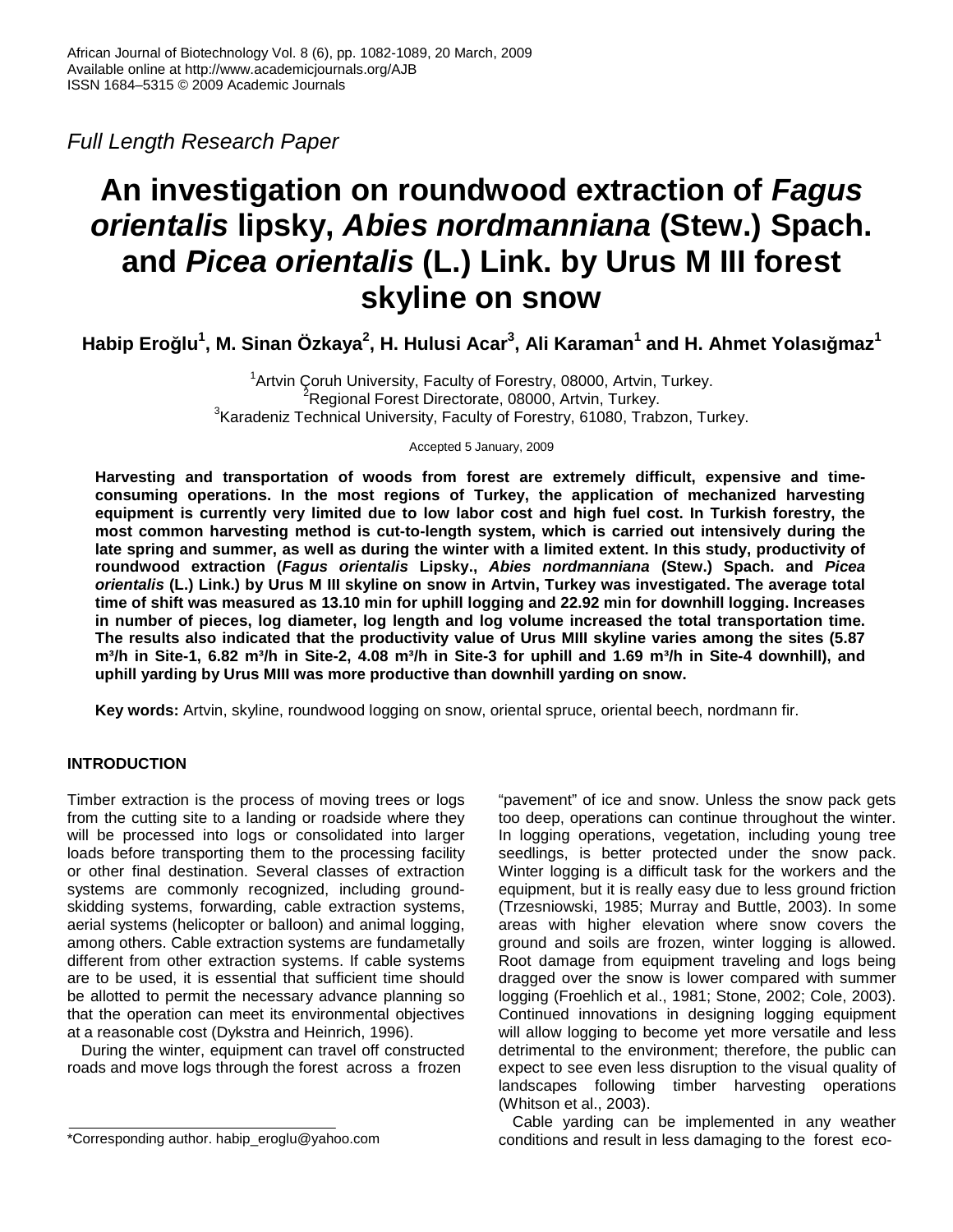system than tractor skidding (Stenzel et al., 1985; FAO, 1997; Fairweather, 1991; Baumgras et al., 1995; Dykstra and Heinrich, 1996). Cable yarding can be defined as the movement of logs from stump site to a landing by a machine equipped with multiple drums or winches, which operate from stationary position at the landing. Cable systems can transport logs over ground in which a tractor cannot operate. Swamps, mud, rocks, steep slopes and broken topography can be logged by a cable system designed for the terrain conditions. Besides, they are available to operate in any logging direction-upslope, down slope, or along the contour.

The most common harvesting method applied in Turkish forestry is cut-to-length where the trees are cut, felled, delimbed, topped, and bucked into the various lengths by using chainsaw at the stump area. Then, debarking is handled by hand tools such as axes (Erdaş, 1986; Eroğlu and Acar, 2007). In the most regions of Turkey, the application of mechanized harvesting equipment is currently very limited due to low labor costs and high fuel costs. Although, the equipment has been increasingly used in the regions with intensively managed forests (Akay et al., 2004), over 80% of the logging operations in Turkish forestry are still practiced by using man power as skidding or sliding, which are subject to technical, ergonomic, and environmental problems (Hasdemir et al., 2000; Eroğlu et al., 2007). In Turkey, URUS MIII cable systems have been in use since the end of 1970s. The actual usage of cable systems is not very high, but in mountainous parts of Turkey such as Artvin region, this cable system is very often the only reasonable possibility for wood extraction (Acar et al., 2000; Akay and Sessions, 2004; Öztürk and Demir, 2007).

The haulage of timber produced as well as other forest operations, depends very closely on the weather conditions. Forest harvesting operation in Turkey is carried out intensively during the late spring and summer months, and during the winter months with limited extent. The rendering of time studies and the planning of operations on the basis of such studies bear great importance in order to perform the operations in winter months in a more productive manner within the desired time.

Winter months are often characterized by high precipitation and snow accumulation. Therefore, either soil moisture is already fully recharged and excess rainfall is converted almost entirely to surface and subsurface runoff for both forested and harvested catchments, or snow accumulates and little runoff is generated until spring snow melt season (Hubbart and Matlock, 2006). Overall, winter harvesting of boreal mixed wood sites did not have a major impact on the majority of soil properties evaluated or on the species composition of the under story vegetation community (Bock et al., 2002). The best way to avoid soil compaction is to log in the winter when soil is frozen or in a dry period when soil moisture is low.

Forests are usually found in high and steep slopes of mountainous areas in Artvin region, which increases harharvesting cost. For logging operations, Koller K 300, Urus M III mobile skylines and MB Trac 900 forest tractors are commonly used in Artvin region (Acar et al., 1999; Öztürk et al., 2001; Acar and Dinç, 2001). In this study, the effectiveness of roundwood extraction by Urus M III skyline on snow was investigated in four harvesting sites in Artvin, Turkey.

#### **MATERIALS AND METHODS**

This study was conducted during the year 2007 in natural oriental spruce (*Picea orientalis* (L.) Link.), oriental beech (*Fagus orientalis*  Lipsky) and nordmann fir (*Abies nordmanniana* (Stew.) Spach.) stands of Artvin and Saçinka Forest Administrations in Artvin (northeastern part of Turkey, 41° 10' N, 41° 48' E), Turkey (Figure 1). The climate in Artvin is mild with humid summers. Annual precipitation and temperature averages approximately 700 mm and 13°C, respectively (Akman, 1990). Urus M III skyline was used in 4 different harvesting sites (2 in Artvin Forest Administration and 2 in Saçinka Forest Administration) (Figure 2).

Artvin Forest Administration manages a forest area of 5225 ha with the growing stock of 4 million  $m^3$  in a mountainous region with steep slopes (range from 30 to 65%) and high elevations (up to 3000 m, average 2500 m). In this area, *P. orientalis* (L.) Link, *F. orientalis* Lipsky, *A. nordmanniana* (Stew.) Matt., *Pinus silvestris* L. *Castanea sativa* Mill. and *Quercus* spp. are generally dominant species in either pure or mixed forms. The climate is generally characterized by cold winters and semi-arid summers. Mean annual precipitation is 690 mm and average monthly temperature ranges from 32 $\degree$ C in August to -2.5 $\degree$ C in January (Sarıyıldız et al., 2005).

Saçinka Forest Administration located in Artvin is characterized by a dominantly steep and rough terrain with an average slope of 57.23% and an altitude of 185 to 2469 m above sea level. The total area is 13314 ha. The vegetation type is forest vegetation and the dominant tree species of the vegetation are *P. orientalis*, *F. orientalis*, *Quercus petraea subsp. Iberica, P. sylvestris, A. nordmanniana subsp. nordmanniana, Carpinus betulus,* and *Alnus glutinosa subsp. barbata*. Although no comprehensive study in the area about plant sociology has been done, 12 various tree species such as *Quercu pontica, Q. petraea and Ostrya carpinifolia*as as well as 19 different shrubs and brushes and 35 plant types taking into the group sporadically that are not standing on their own have been detected and recorded. Mean annual temperature of the study area is 12.7°C, and mean annual precipitation is 644.9 mm. Main soil types are sandy clay loam, clay loam and sandy loam (DIE, 2007; Anonymous, 2006).

Urus M III forest skyline is generally used in uphill yarding operations, ranging from 500 to 600 m and combining with Mercedes Benz Unimog U1500 truck. This skyline has been used to timber harvesting on snow recently (Figure 3). Four workers are employed in operating the cable system. The set up duration of cable system is between 10–16 h and pull up duration is between 4–8 h depends on terrain conditions. The number of safety ropes ranges between 2 and 4. The basic characteristics of the URUS MIII were given in Table 1 (Öztürk and Demir, 2007). The carriage used was made by Koller and had a self-locking mechanism.

The coordinate of the sites was determined by Magellan GPS receiver with a free static measure. Digital maps of Artvin and Saçinka Forest Administrations (F47 $c_1$ , F47 $c_2$ , F47 $b_3$ , and F47 $b_4$ ) were generated by with the ArcGIS 9.1 software package program. Then, the joined digital maps were converted to TIN theme in ArcGIS to acquire 3D digital map. The coordinates of the sites were handled on a separate layer. Then, the map shown in Figure 2 was generated by overlaying the two layers (digital map and coordinate layer).

In the study sites, the ground slope and line slope range from 55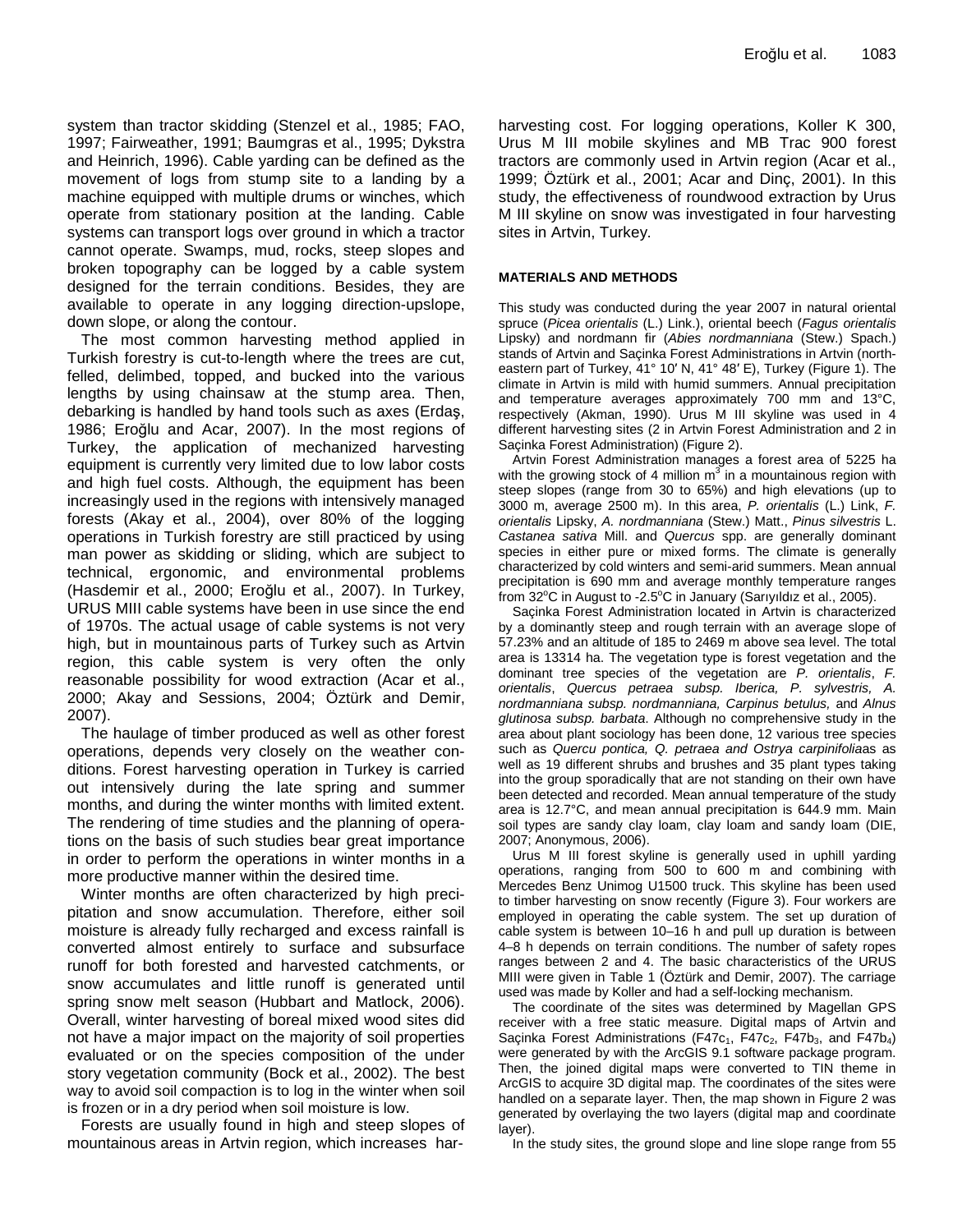

**Figure 1.** Location of the Artvin and Saçinka Forest Administration.



**Figure 2.** Location of the measurement sites in Artvin and Saçinka Forest Administration.

to 70% and 30 to 35%, respectively. The forest products yarded were oriental spruce, nordmann fir, and oriental beech (Table 2). Transportation distance and worker number range from 200 to 400 m and 5 to 7, respectively. Uphill transportation was performed in Site-1, 2, and 3, while downhill transportation was done in Site-4.

The measurement tools such as electronic chronometer, steel meter, clinometers etc. were used during the field studies. To measure the time consumptions, digital chronometer (1 min =100 s) was used. Also, digital camera and video camera were used to record images and videos of yarding operations. Study cards were used in time analyses to determine the productivity of the logging techniques. Cumulative time measurement technique was employed for time measurement at the study areas. Measurements were taken from the points with good visual angles to see the operations clearly.

Data obtained from the time studies in harvesting units were entered into the computer and listed in the data tables indicating work phases. Permanent time consumption technique was used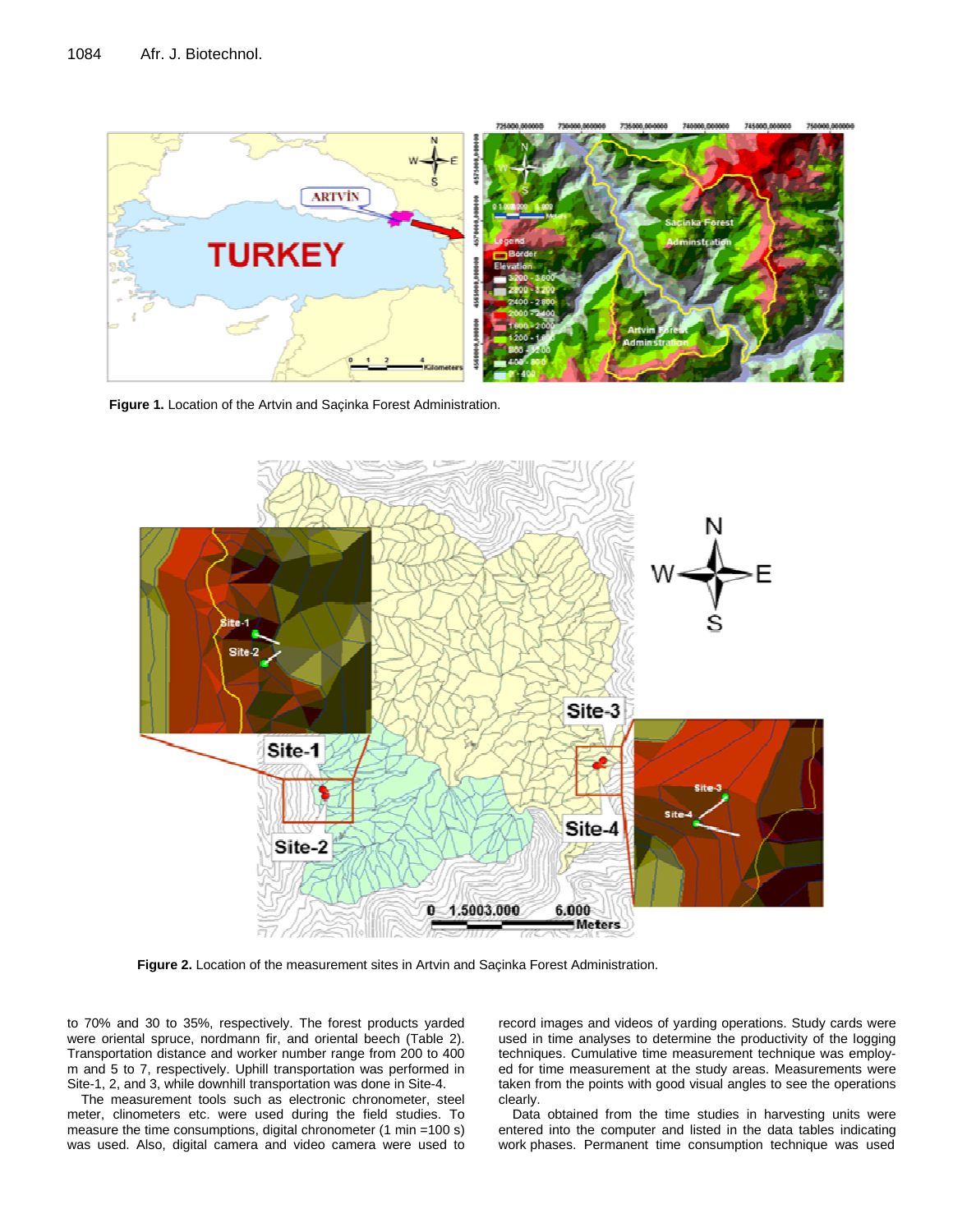

**Figure 3.** Timber harvesting by Urus M III forest skyline on snow.

|  |  | <b>Table 1.</b> The basic characteristic of the URUS MIII. |  |  |
|--|--|------------------------------------------------------------|--|--|
|--|--|------------------------------------------------------------|--|--|

| <b>Feature</b>                                  | <b>Value</b>          |
|-------------------------------------------------|-----------------------|
| <b>Base Truck</b>                               | Mercedes 1500 T       |
| The mass of cable system                        | 8500 kg               |
| Engine power                                    | 160 hp, diesel engine |
| Fuel tank                                       | 1801                  |
| Maximum cable speed                             | $210 \text{ m/mm}$    |
| Maximum load weight transporting of cable crane | 2000 kg               |
| Diameter/length of main line                    | 18 mm/600 m           |
| Diameter/length of haul line                    | 10 mm/600 m           |
| Diameter/length of haul-back line               | 12 mm/1200 m          |
| Diameter/ length of hoist line                  | 8 mm/600 m            |

|  | Table 2. Properties of experimental areas for Urus M III skyline. |  |
|--|-------------------------------------------------------------------|--|
|--|-------------------------------------------------------------------|--|

| Type of<br>skyline | no | <b>Site Study</b><br>larea | no  | Slope $(\%)$ | Stand Ground/line Transport dist./ Number<br>line dist. (m) | of cycle | <b>Number</b><br>of worker | Transport<br><b>Idirection</b> | Type of log<br>varded |
|--------------------|----|----------------------------|-----|--------------|-------------------------------------------------------------|----------|----------------------------|--------------------------------|-----------------------|
| Urus MIII          |    | Artvin                     | 30  | 60/30        | 250/500                                                     | 32       | 6                          | Uphill                         | <b>Spruce</b>         |
|                    | 2  | Artvin                     | 30  | 50/30        | 200/400                                                     | 30       | 5                          | Uphill                         | spruce                |
|                    | 3  | Sacinka                    | 257 | 55/35        | 400/500                                                     | 27       | 6                          | Uphill                         | beech-fir-spruce      |
|                    | 4  | Sacinka                    | 257 | 70/30        | 400/550                                                     | 28       |                            | Downhill                       | beech-fir             |

during the uphill and downhill transportation by Urus M III. Measuring time consumption phases were:  $X_1$ : arrival of the empty carriage to loading area,  $X_2$ : pulling the hook and hooking the logs, X3: pulling the load to carriage and locking, X4: pulling the loaded carriage to unloading area,  $X_5$ : unhooking the load, and  $X_6$ : delay time. The statistical analysis was performed to investigate the effects of number of piece, log length, log diameter, and log volume on total transportation time. All statistical analyses were performed using SPSS<sup>®</sup> 15.0 for Windows<sup>®</sup> software.

## **RESULTS AND DISCUSSION**

The results of time measurements indicated that the most time consuming work phase was found to be "pulling the hook and hooking the log"  $(X_2)$  in Site-1, "pulling the loaded carriage to unloading area"  $(X_4)$  in Site-2 and 3, and "pulling the load to carriage and locking"  $(X_3)$  in Site-4. Average time consumption was the highest in Site-4 for the work phases of  $X_1$ ,  $X_2$ ,  $X_3$  and  $X_4$  (Figure 4). This result showed that downhill logging by Urus M III was more difficult and took much more time than uphill logging. When the study (Öztürk and Demir, 2007) was carried out on similar condition in summer season, it was found that time consumption of "pulling to hook and hooking the log" took the most time compared with the other work phases. Average total time of cycle was founded as 17.32 min for 350 m yarding distances. In the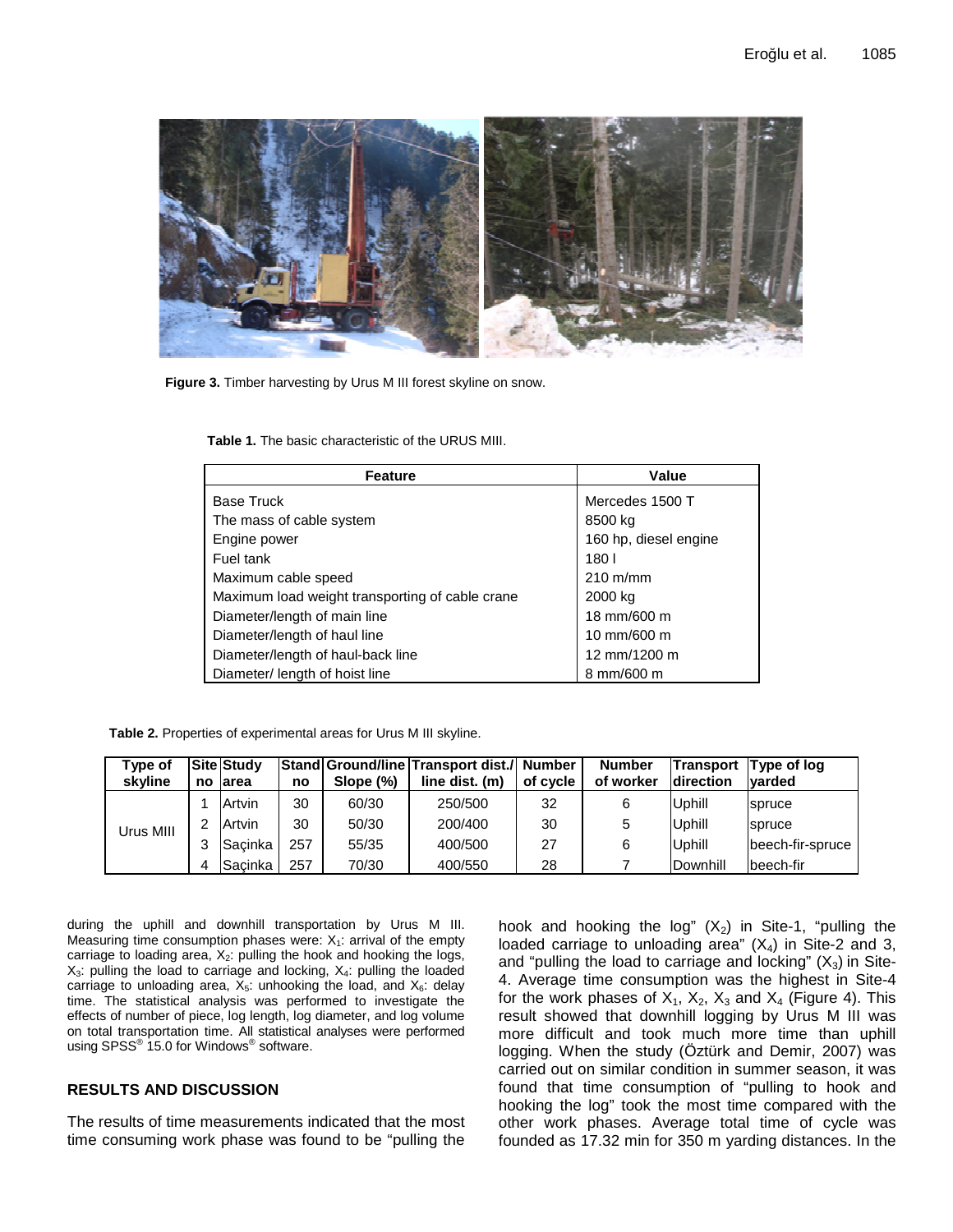| <b>Site</b> |       |      | Work phases (min) |                |                |                |       | Average            | Loa       | Loa                           | Log                         | <b>Unloaded</b>  | Loaded           |
|-------------|-------|------|-------------------|----------------|----------------|----------------|-------|--------------------|-----------|-------------------------------|-----------------------------|------------------|------------------|
| No.         | $X_1$ | χ,   | $X_3$             | X <sub>4</sub> | X <sub>5</sub> | Χ <sub>6</sub> |       | number of<br>piece |           | diameter<br>(c <sub>m</sub> ) | volume<br>(m <sup>3</sup> ) | speed<br>(m/min) | speed<br>(m/min) |
| Site-1      | 0.99  | 3.29 | 3.08              | 2.98           | 0.90           | 0.18           | 11.42 | 1.69               | $2.5 - 6$ | 28-54                         | 0.569-2.500                 | 252              | 84               |
| Site-2      | 1.04  | 2.29 | .99               | 2.56           | 1.09           | 0.49           | 9.48  | 1.63               | $3-6$     | 25-56                         | 0.502-1.584                 | 192              | 78               |
| Site-3      | 2.10  | 3.97 | 3.17              | 5.06           | 0.69           | 3.40           | 18.39 | 1.54               | $3 - 12$  | 18-72                         | 0.453-2.278                 | 190              | 79               |
| Site-4      | 3.02  | 4.30 | 6.91              | 5.72           | 1.03           | . .93          | 22.92 | 1.22               | 4-8       | 24-54                         | 0.226-1.404                 | 133              | 70               |

**Table 3.** Data summary of yarding operation for study sites.

\* TT: Total time.



**Figure 4.** Distribution of time measurements for work phases in study sites.

present study, average total time of cycle was measured as 13.10 min for uphill logging and 22.92 min for downhill logging. Therefore, logging in this study by Urus M III on snow required less time than logging in dry season for uphill logging.

Number of piece, log length, and log diameter were measured in the field, and then log volume and transportation speed were calculated (Table 3). The average number of piece, log length, log diameter, and log volumes range from 1.22-1.69, 2.5-12 m, 18-72 cm, and  $0.226 - 2.278$  m<sup>3</sup>, respectively. The average transportation speed was calculated as 80 m/min for uphill logging and 70 m/min for downhill logging. Transportation speed was determined as 60 m/min for uphill logging by Urus M III in summer season in similar condition (Öztürk and Demir, 2007). In addition, in the other studies, transportation speed was founded to be 61 m/min for uphill logging by Koller K 300 skyline (Erda and Eroğlu, 1999), 39 m/min for uphill logging by Gantner skyline (Eker et al., 2001), and 97 m/min for logging by Steyr KSK 16 skyline (Krpan et al., 2001).

Increases in number of pieces or product diameter

increased the total transportation time when the pieces were transported either uphill or downhill (Figures 5 and 6). This increase was slightly higher in uphill transportation.

When product length or product volume increased, the total transportation time in both uphill and downhill transportation was increased. But this increase was higher in downhill transportation (Figures 7 and 8).

Increases in number of pieces, log diameter, log length and log volume did not significantly increase the total transportation time when the pieces were transported either uphill or downhill. Productivity of Urus MIII skyline was determined in Site-1, 2, 3 and 4 as 5.87, 6.82, 4.08, and 1.69 m<sup>3</sup>/h, respectively. The average relative productivity value was 11.23 and 35.26 min/m<sup>3</sup> for uphill and downhill logging, respectively (Table 4). Thus, it might be stated that uphill logging by Urus MIII was more productive than downhill transportation on snow.

Productivity of Urus MIII was determined as 7.5 m<sup>3</sup>/h in summer season (Öztürk and Demir, 2007). Relative productivity value for Gantner skyline was reported as 11.74 min/ $m<sup>3</sup>$  in Artvin (Eker et al., 2001). According to Acar and Dinç (2001), productivity at winter harvesting for skidding with human power was 1.15 m<sup>3</sup>/h, while it was 5.87 m<sup>3</sup>/h for an average hauling distance of 250 m in skidding by MB Trac 900. Also in the other studies in Artvin, productivity value was determined for Koller K 300 as 4.79 (Stenzel et al., 1985), 5.67 (Şentürk et al., 2007), 6.41 m<sup>3</sup>/h (Tunay and Melemez, 2001), for Urus M III as 6.73 m<sup>3</sup>/h (Eroğlu and Acar, 2007), and for Gantner skyline as  $5.01$  m<sup>3</sup>/h (Eker et al., 2001). The present investigation showed that although the productivity value of Urus M III skyline in uphill logging differed among the Sites 1-3 (4.08, 5.87, and 6.82), the productivity value was the least in downhill logging and decreased to 1.69 m<sup>3</sup>/h at Site-4. The results derived from this study indicated that Urus M III forest skyline should be used for logging on snow effectively and uphill logging should be preferred to downhill logging in order to increase the productivity or effectiveness of logging by Urus M III forest skyline.

During the construction of forest roads, depending on the length of road, 1.0–2.0 ha is cleared from trees and plants. Road constructions in rocky lands and mountain-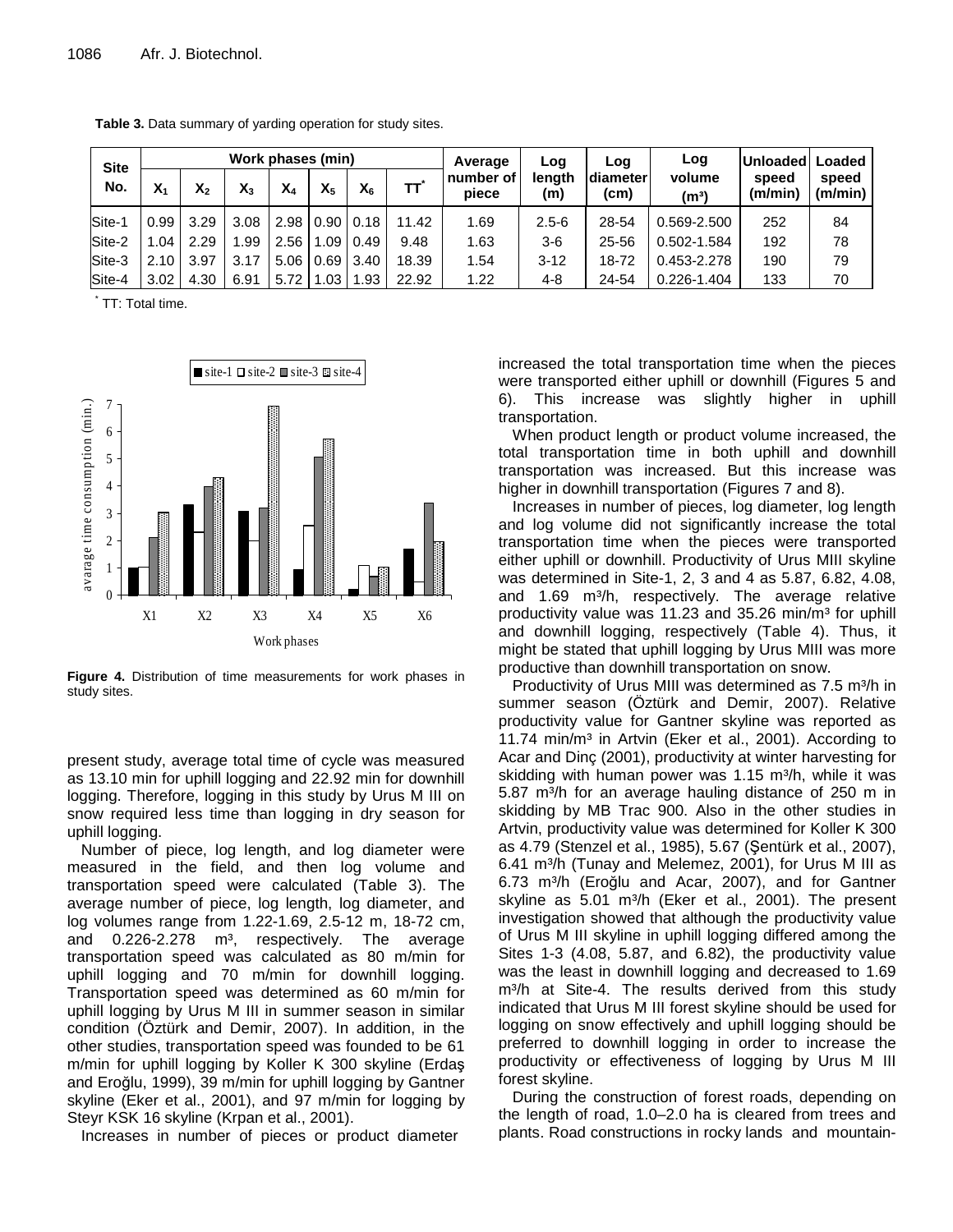

**Figure 5.** Relation between number of piece and total transportation time in uphill (a) downhill (b) transportation.



**Figure 6.** Relation between product diameter and total transportation time in uphill (a) and downhill (b) transportation.



**Figure 7.** Relation between product length and total transportation time in uphill (a) and downhill (b) transportation.

ous lands as in the region of Artvin, huge damages are seen to occur in stands below the road. During the construction studies, rolled stones and rocks damage the trees and plants that are below the road. Because of this, it is better to approach these lands with skylines, instead of roads (Öztürk and Demir, 2007).

It might be concluded that Urus M III can be used efficiently to extract logs on snow in Artvin forestry, Turkey. It is well known that the cost of wood extraction depends on many factors. To reduce cost and damage to remaining trees during wood extraction, Urus M III cable system can be used for logs downhill and uphill on slopes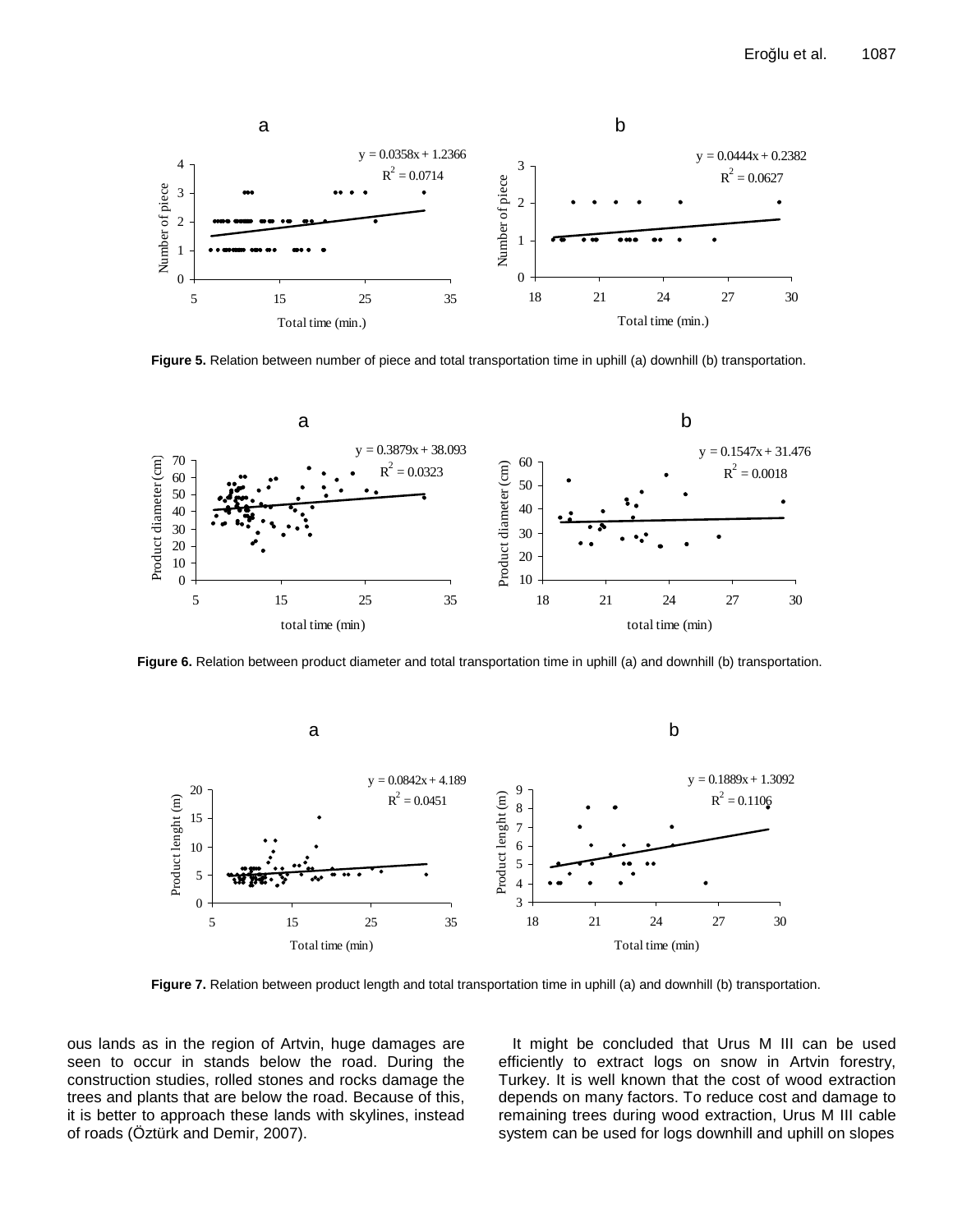

**Figure 8.** Relation between product volume and total transportation time in uphill (a) and downhill (b) transportation.

| Site no. | Yarding      | Line slope | Transportation | <b>Productivity</b> |                         | <b>Relative productivity</b> |                       |  |
|----------|--------------|------------|----------------|---------------------|-------------------------|------------------------------|-----------------------|--|
|          | distance (m) | (%)        | direction      | (m¾h)               | (m <sup>3</sup> /shift) | (min/shift)                  | (min/m <sup>3</sup> ) |  |
| Site-1   | 250          | 30         | Uphill         | 5.87                | 1.12                    | 11.42                        | 10.20                 |  |
| Site-2   | 200          | 30         | Uphill         | 6.82                | 1.08                    | 9.48                         | 8.78                  |  |
| Site-3   | 400          | 35         | Uphill         | 4.08                | 1.25                    | 18.39                        | 14.71                 |  |
| Site-4   | 400          | 30         | Downhill       | 1.69                | 0.65                    | 22.92                        | 35.26                 |  |

**Table 4.** Productivity values for Urus MIII on study sites.

with a gradient of 30-80%. Wood extraction with Urus M III can also be economically advantageous to utilize logs produced from silvicultural activities and all tree harvesting operations.

Advantages of logging on snow in winter include; 1) natural regeneration under the snow layer is not harmed, 2) soil is protected from disturbance, compaction, and erosion, 3) winter temperature and moisture protect timber quality from fungal and insect damage, 4) labor is easier to obtain because of reduced farm work during the winter, 5) local villagers are provided year-round work and 6) winter harvested timber commands a higher selling price (FAO, 1998).

To increase the productivity of Urus M III mobile skylines, carriage maintenance must be supplied and chokers and cables should be done at the beginning of the work and damages caused by logging can be minimized by means of better timber harvesting planning and proper, well controlled timber harvesting operation techniques.

### **ACKNOWLEDGEMENTS**

This study is funded by The Scientific and Technological Research Council of Turkey (TUBITAK) with the project number 106O054.

#### **REFERENCES**

- Acar HH, Dinç B (2001). An Investigation of Winter Harvesting on Steep Terrain in Forestry, Turk. J. Agric. For. 25: 139-147.
- Acar HH, Eroğlu H, Yoshimura T (2000). Technical and Economical Analysis of The Wood Production System Using Koller K 300 and URUS M III on Steep Terrain. In: Proceeding of Forest and Wood Technology vs. Environment, Brno, Chech Republic, pp. 13-19.
- Acar HH, Topalak O, Eroğlu H (1999). Forest Skylines in Turkish Forestry. In: Proceedings of IUFRO Conference: Emerging Harvesting Issues in Technology Transition at the end of Century. Opatija, Croatia, pp. 43-44.
- Akay AE, Erdas, O, Sessions, J (2004). Determining Productivity of Mechanized Harvesting Machines, J. Appl. Sci. 4: 100-105.
- Akay AE, Sessions J (2004). Identifying the Factors Influencing the Cost of Mechanized Harvesting Equipment, KSU J. Sci. Eng. 7: 65-72.
- Akman Y (1990). Climate and Bioclimate. Palme Publication. p. 13, Ankara, Turkey.
- Anonymous (2006). Artvin Forest Regional Directorate. Artvin Forest Enterprise Management Plan of Saçinka Forest planning Unit Between 2006-2025, Artvin.
- Baumgras JE, Herar JR, LeDoux CB (1995). Environmental Impacts from Skyline Yarding Partial Cuts in an Appalachian Hardwood Stand: A Case Study. In: Proceedings of the Council on Forest Engineering  $18<sup>th</sup>$  Annual Meeting, Sustainability, Forest Health & Meeting The Nation's Needs for Wood Products. North Carolina, pp. 413-419.
- Bock MD, Van Rees KC (2002). Forest Harvesting Impacts on Soil Properties and Vegetation Communities in the Northwest Territories, Can. J. For. Res. 32: 713-724.
- Cole M (2003). Winter Logging–Easy, Hard, or Both? Helena National Forest, p. 1.
- DIE (2007). Census of Population Social and Economic Characteristics